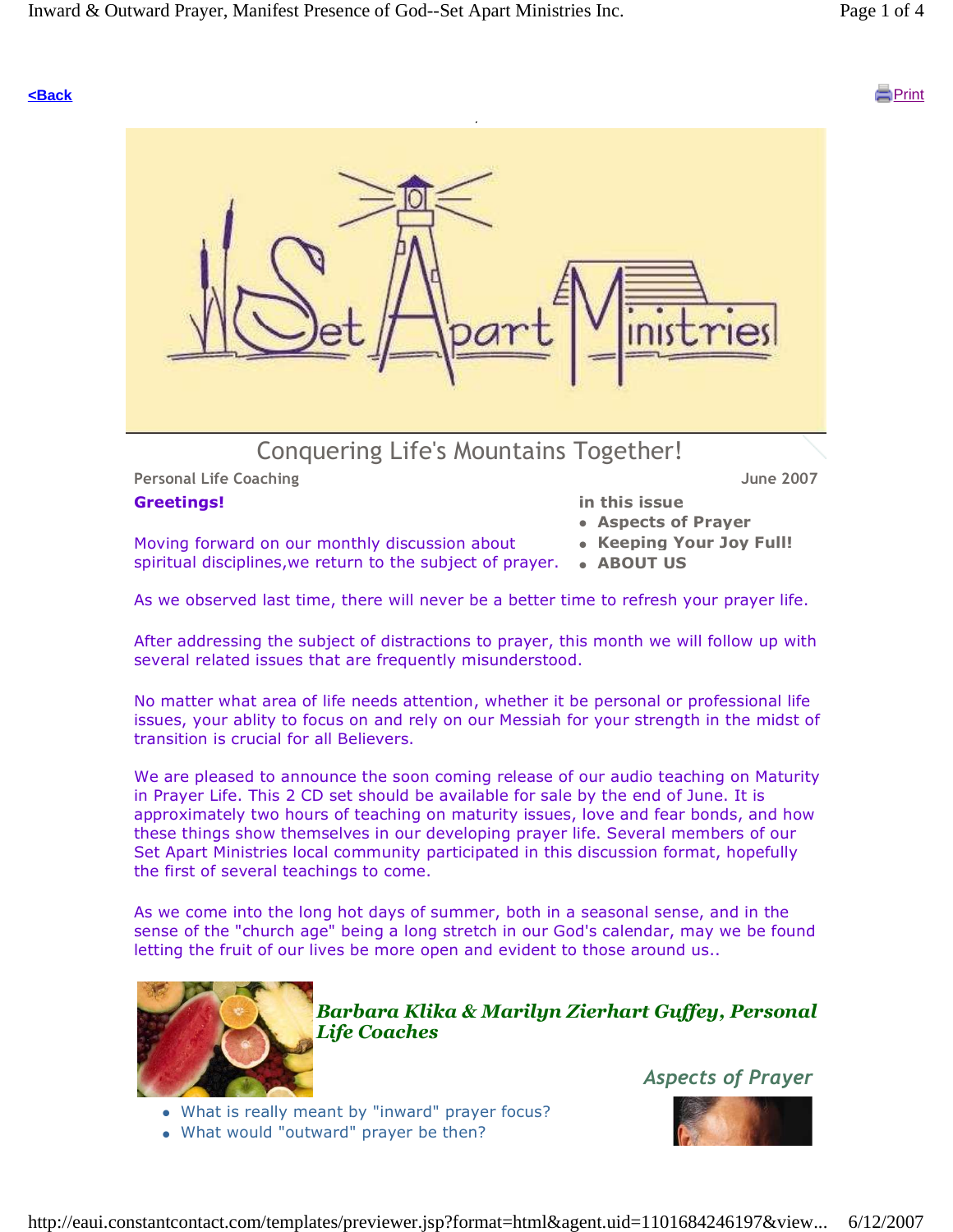• How would His "manifest" presence be different from His presence in general?

These are our questions for this month. As you read these brief descriptive summaries of these concepts, please consider what each of these terms mean to you; intellectually and practically.

#### - What is really meant by " inward" prayer focus?

An **inward prayer** is focused on quieting oneself and dis-engaging from the circumstances right around. It is similar to Eastern philosophies in that it does not rely on written forms for prayer but different in that the desire is to seek our God more fully and to be filled with His Presence. An Eastern meditation usually has the goal to empty oneself so that the "powers of the universe" can move through.

Inward prayer is a reflection of our understanding that the Holy Spirit has taken up residence within us. I picture Him surrounding our human spirit while we learn to bring our mind, will, emotions and physical body under the authority of our God.

Inward prayer may use a Scriptural passage as a beginning point but then asks that our Messiah and Lord will make us to know what He wants us to know about it. The intent is not to go through a long list of Scripture verses at a sitting, but rather to quietly linger on just one thought at a time and wait for His understanding to come to us. It is amazing to learn all the ways He communicates with His own: sometimes in pictures, sometmes images, sometimes words or phrases and sometimes just a "felt" sense of understanding that we know is from Him.

The concept of waiting on our God in this way was very foreign to me at first, as it may be to you. It seems sort of mystical and vauge, doesn't it? Yet, in truth we have a God who is a mystery in many ways and One Who communicates to our spirits in ways we don't fully understand. Indeed we have accepted that we cannot fully understand now while still in our finite human bodies.

Inward prayer then, acknowledges the reality of His Spirit within us and is an effort on our part to stop trying to do prayer and learn to let ourselves be in prayer, open specifically to our God, the God of Abraham, Isaac and Jacob.

 $\overline{O}$ 

## - What would "outward" prayer be then?

**Outward prayer** also has a wide range to consider. It may be those written prayers that we share with those who wrote them long ago, or perhaps in praying out loud corporately with others now. It may be an expression of our faith and our requests made to Him through our actions and not so much with words. It may be more like the image of presenting ones requests to our God as though He is "out there" or "up there" somewhere; the God Who is larger than us, totally of a different substance than we are; omnipotent, omnipresent, omniscient.

This is an image that comes to my mind when I think of how people behave in the presence of an earthly King; thinking nothing of bowing down before him.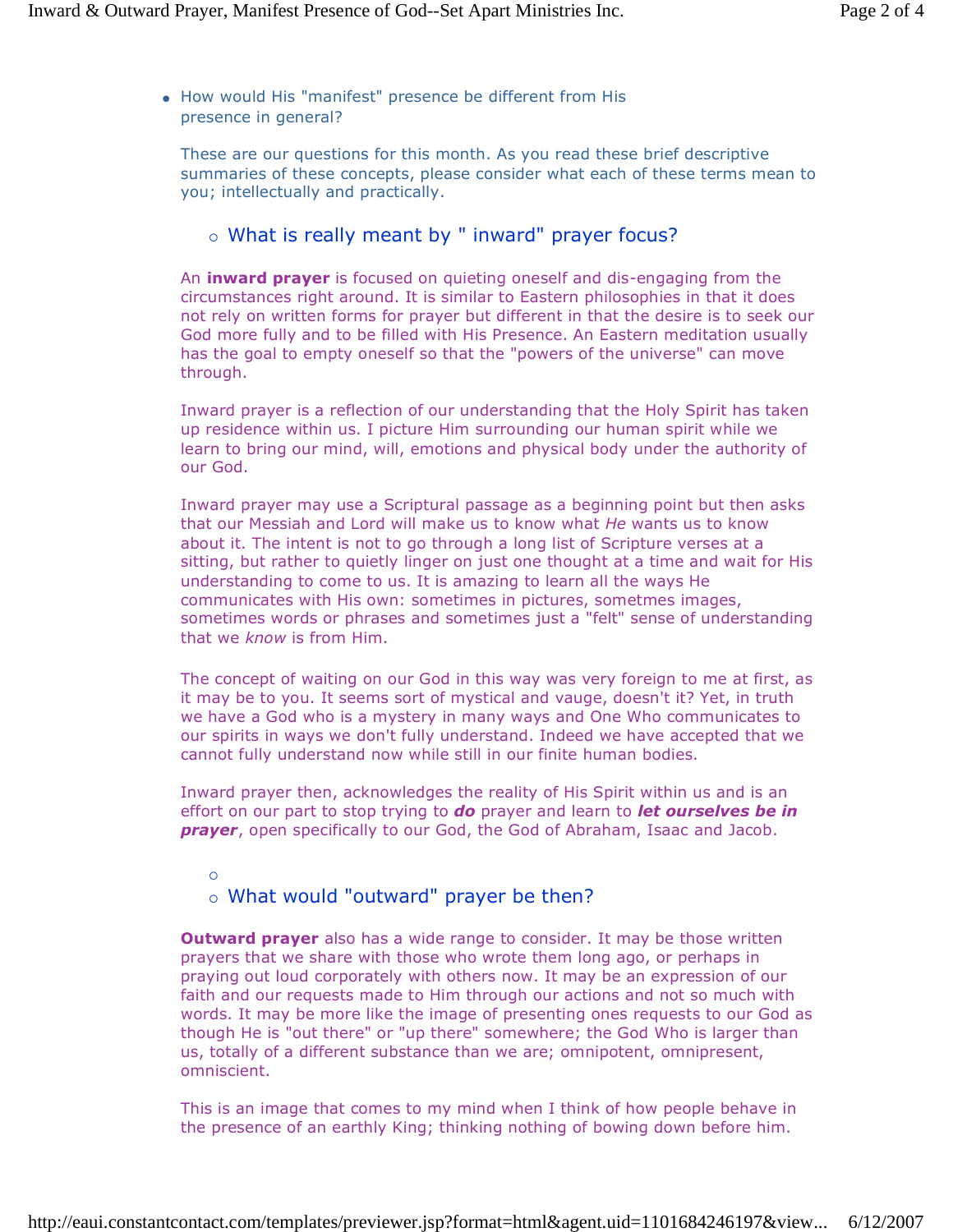How much more ought we to bow down in front of this All-Sufficient One Who has made Himself available to us by His love and grace alone!

## o How would His "manifest" presence be different from His presence in general?

This was a puzzle to me for many years. I was grateful to A.W.Tozer for his observations on this very thing. He noted that we know God is everywhere at all times because Scripture tells us that it is so. Even in Sheol, His presence exists. Yet, He does not always make His presence known, sensed or felt to us. This phenomenon is reserved for two kinds of situations:

1) those who do seek His Face and who show Him their desire to be in obedience and submission to Him. and

2) those who see, feel and know the wrath of His judgment. This phenomenon seems to have been more prevelant in ancient times but prophecy in Scipture seems to indicate that His wrath will one day again become evident to those who have refused to acknowledge Him as Lord and Master.

Keeping Your Joy Full!



As you run the race life has given you, you may find, as we have, that it isn't exactly what you thought it would be. The goal may not be what you could forsee, but what our Abba has foreseen will be best for you. Let your joy be complete in that He cares for you!

Please click on this following link to see a short but inspiring little movie about:

The Race

## ABOUT US

Barbara L. Klika, MSW, LCSW, Personal Life Coach is a licensed mental health professional and founder of Set Apart Ministries, Inc., who is trained to help people learn new skills and make significant behavior changes.She is a trained Bible Study teacher and has been mentoring people in their spiritual growth for many years. She has completed Life Coaching training through Mentor Coach, Inc. She is here to offer her skills in the areas of faith development, communication, problem-solving, and behavior change.

Marilyn T. Guffey, lay counselor, Personal Life Coach, worked in a church setting for ten years before joining Set Apart Ministries, Inc. in January 2003. She has